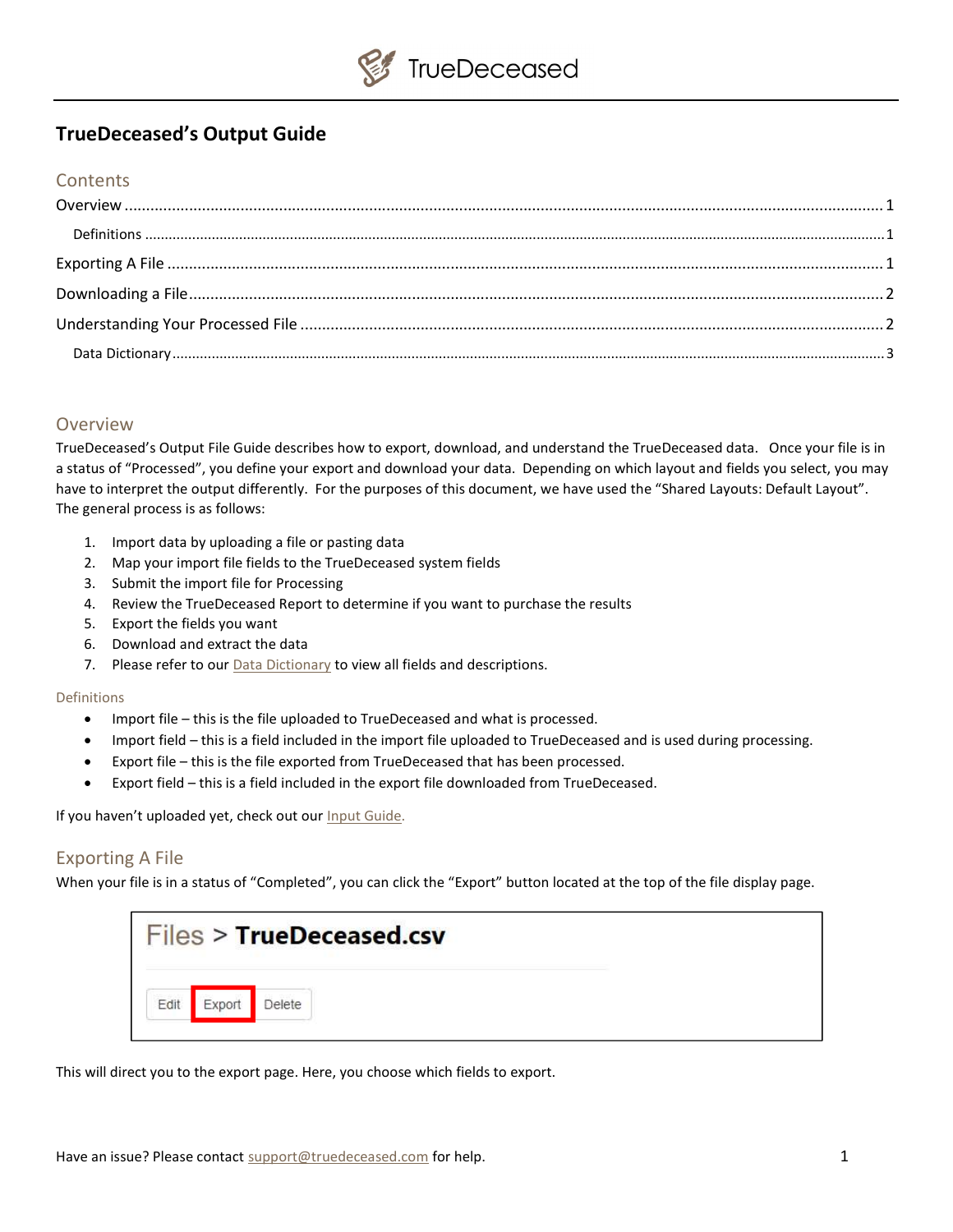

| $\mathcal{G}$ TrueDeceased            |                       |                          | $\blacktriangle$ | $1,000$ credits               |
|---------------------------------------|-----------------------|--------------------------|------------------|-------------------------------|
| <b>Test File &gt; Export</b>          |                       |                          |                  |                               |
| Download                              |                       |                          |                  |                               |
| Details                               |                       |                          |                  |                               |
| Type                                  | Import                |                          |                  |                               |
| <b>Status</b>                         | Completed             |                          |                  |                               |
| Name                                  | Test File             |                          |                  |                               |
| Records                               | $\overline{2}$        |                          |                  |                               |
| <b>Create Date</b>                    | 3/13/2018 10:36:00 AM |                          |                  |                               |
| Layout                                |                       |                          |                  | $\pmb{\mathrm{v}}$<br>Default |
| $\overline{\mathcal{L}}$<br>Field     |                       | <b>Output Field Name</b> |                  |                               |
| IndividualId                          |                       | input_IndividualId       |                  |                               |
| $\overline{\mathcal{C}}$<br>FirstName |                       | input_FirstName          |                  |                               |
| LastName<br>$\overline{\mathcal{L}}$  |                       | input_LastName           |                  |                               |

## Downloading a File

You can download your export file by clicking on the "Download" button at the top.

You need credits to download your file. Your account must have a balance greater than or equal to the amount of credits required to download your file. TrueDeceased charges 500 credits per initial download. The system will prompt you twice before you use your credits, so there should be no concern about accidentally using credits.

The download will start automatically, and your export file will be placed in a ZIP file. You can open this file to find your TrueDeceased processed file. Once you have downloaded and opened your file, you are ready to explore the data returned to you!

## Understanding Your Processed File

With each file, you will receive data about any deceased individuals on your file. Using Excel sorting and filtering techniques, you can find any matched records by using the Match Value. Additionally, TrueDeceased only returns the records which have matched to the TrueDeceased deceased data source. This allows you to quickly review your file and suppress any deceased records.

### Household vs Individual Match

We match records on both Individuals and Household data. This means that you get back more data and are more aware of what is happening in your constituent's life. There's nothing more cringe-inducing than contacting someone and asking about their spouse only to hear that the spouse passed away several years back.